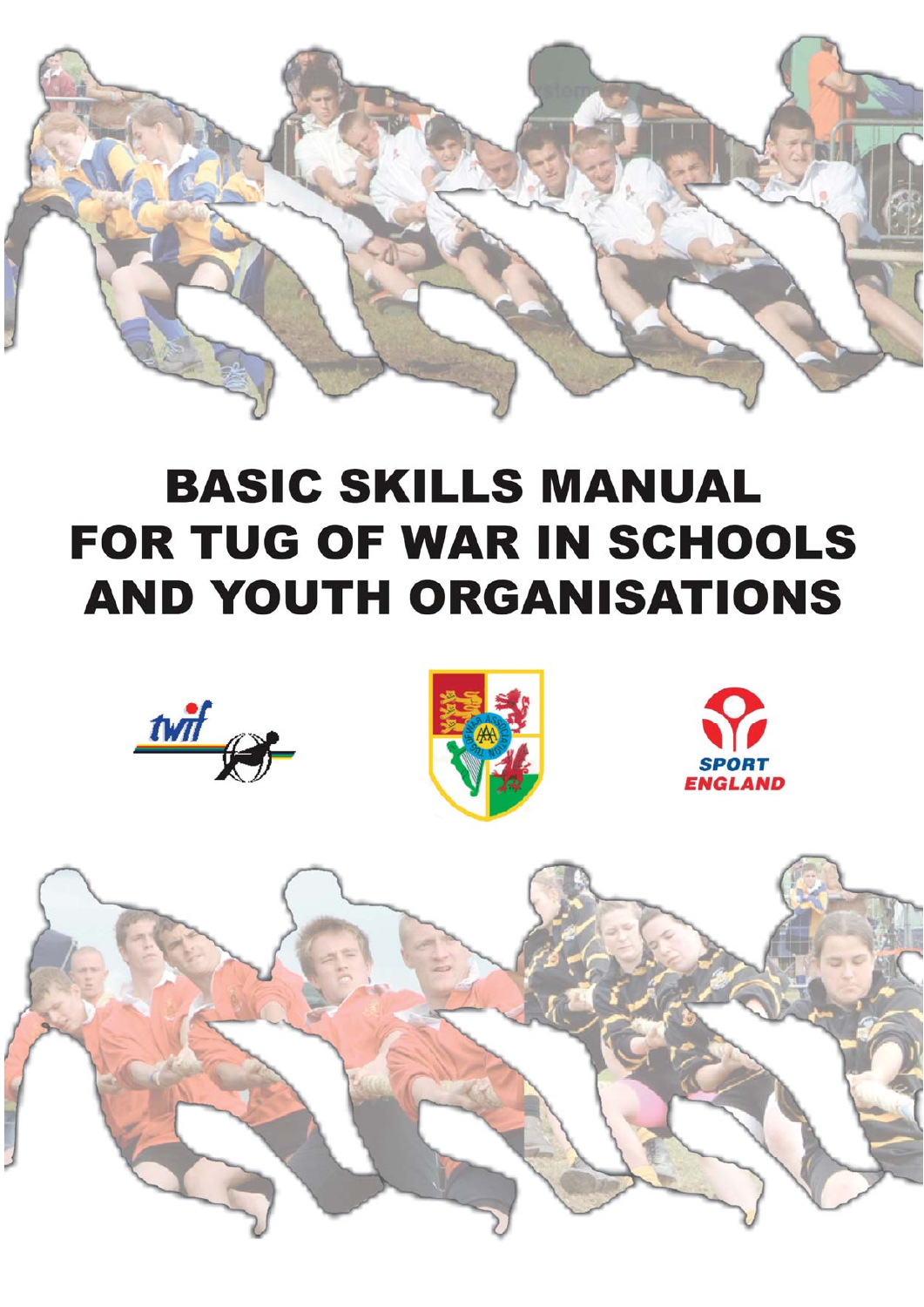# **BASIC SKILLS FOR TUG OF WAR IN SCHOOLS AND YOUTH ORGANISATIONS**

#### **Introduction**

This tug of war basic skills guide has been designed for use by school teachers and youth group leaders in organising tug of war within schools, youth clubs, cadet forces, scouts, etc; either as part of physical education lessons, or for running an interhouse/inter-form competition/sports day or inter school/club events.

This guide covers all the basic principles around the sport that should be understood before, during and after a tug of war exercise.

This guide is not exhaustive, however should you need any further guidance, then this can be gained by contacting the Tug of War Association.

#### **Why Tug of War?**

Tug of war is a healthy team sport where the team ethic is more important than any one individual. It has often been said that a tug of war team is similar to a chain. It is only as strong as its weakest link. This results in co-operation and team discipline.



Tug of war is a non contact sport which encourages traditional values of honesty, integrity and sportsmanship. It allows young people to channel competitive instincts in a non confrontational manner.

Tug of war is not an expensive sport. It requires no costly equipment other than a rope which will probably last for many years. It may take place either outdoors on a grassy area or indoors in a sports hall.

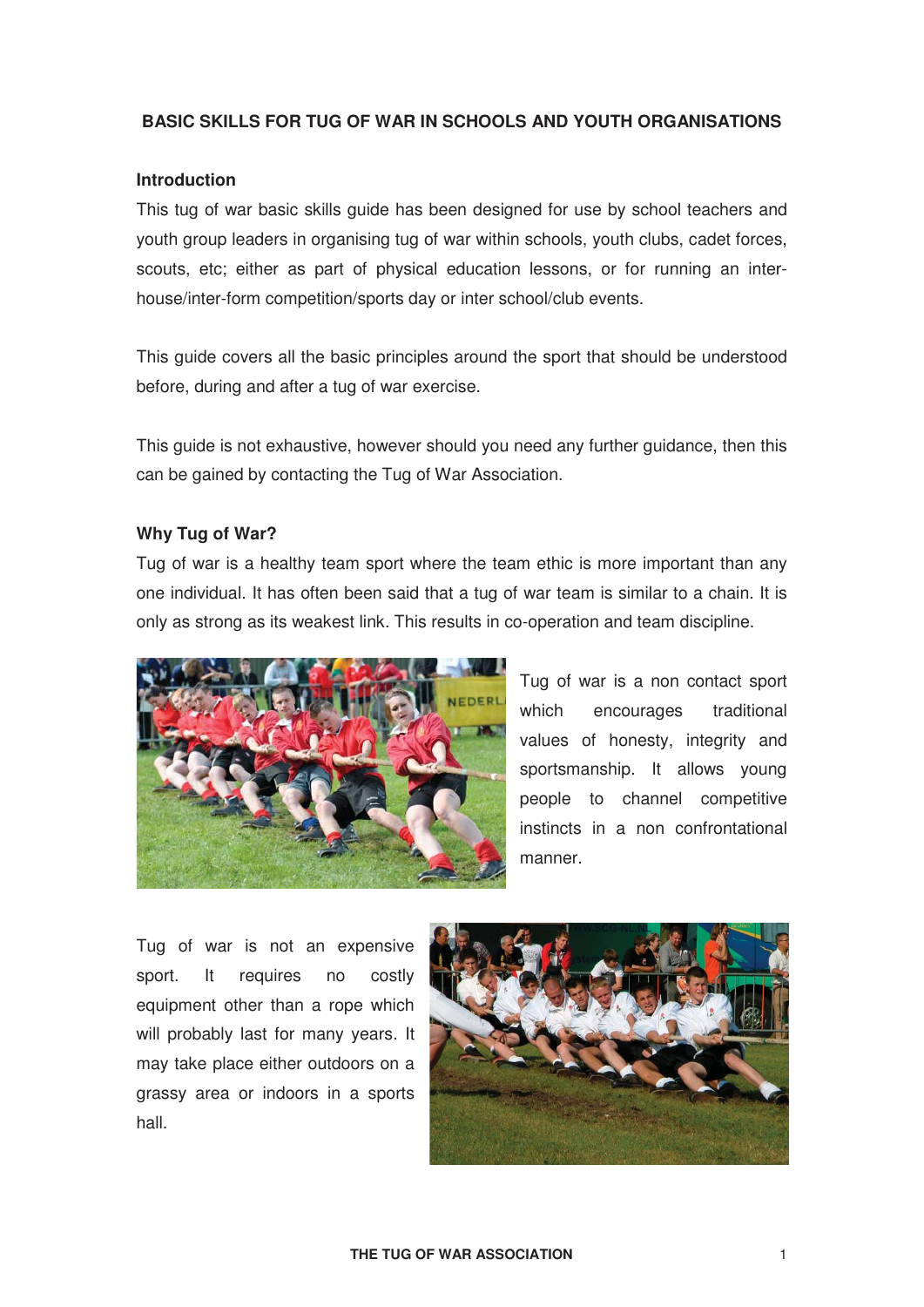Many students miss out on sporting involvement or achievement because they don't have the basic skills required for more popular sports such as football, rugby, tennis etc. There are many examples of such students finding that tug of war suits their particular aptitudes with a resulting increase in their self esteem.

For those wishing to take tug of war further, physical fitness is encouraged as well as a positive attitude to competition. At school level the fun factor is most important for students, especially the younger groups. In that way a positive interest in the sport is developed as well as the possibility of future participation by the young person.

#### **Is Tug of War Safe?**

This is one frequently asked question about the sport. In summary, we believe that YES, tug of war is a safe sport as long as everyone is supervised and all necessary steps are followed to create a safe competition environment. The risk of injury in tug of war is no greater than the



risk of injury as a result of participating in any other sport as - long as the rules are followed. Tug of war is a non contact sport and unlike rugby and football, there is limited risk in participants obtaining contact injuries. A health and safety risk assessment proforma is attached at Appendix 1 which can be used to help ensure that participants will be competing in a safe environment.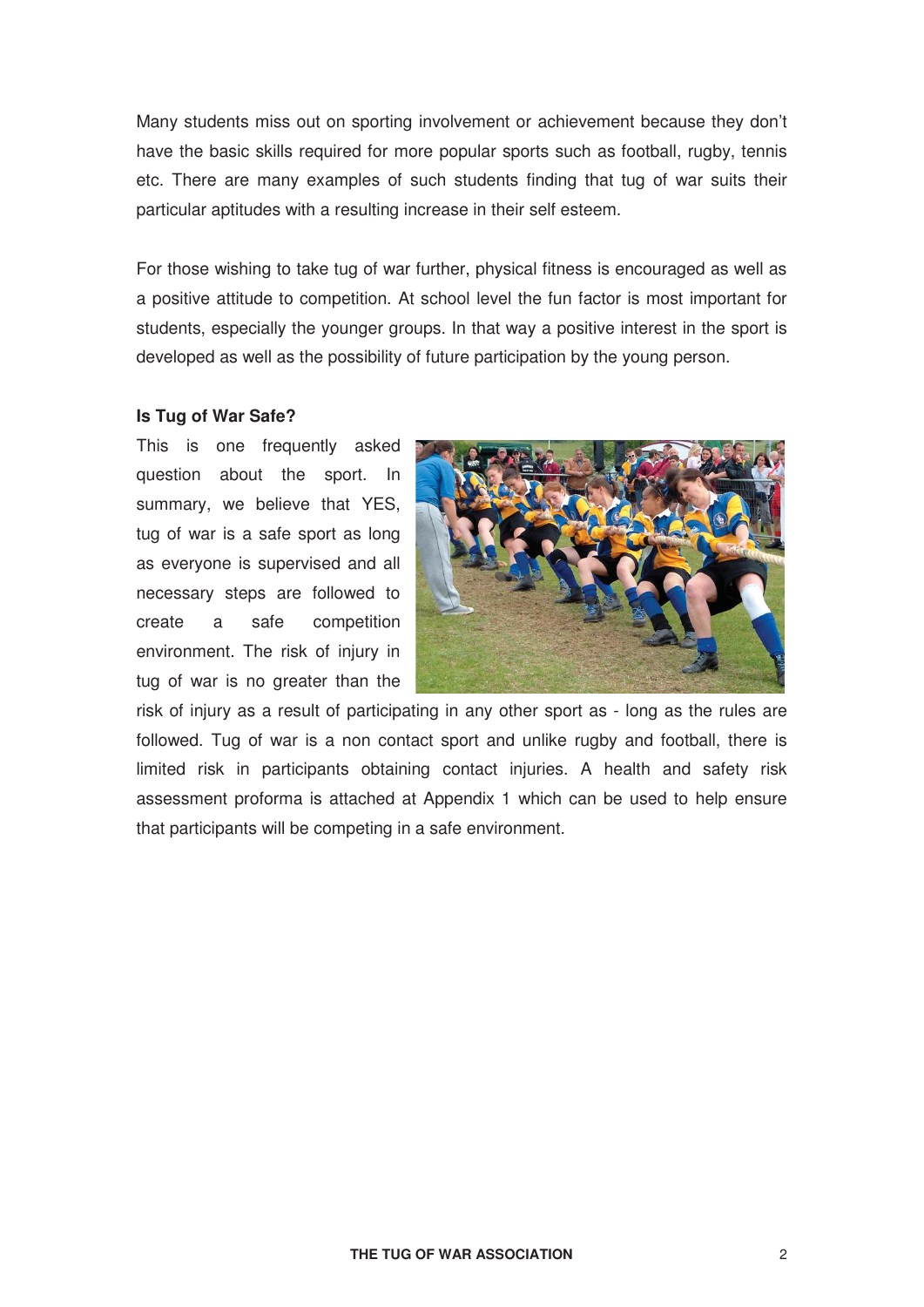# **Basic Rules of Tug of War for Beginners**

- Tug of war teams consist of an equal number of "pullers". The Tug of War Association standard is 8-a-side.
- Male and female teams do not compete against each other; however it is possible to have mixed teams, each with an equal number of male and female pullers (i.e. four males and four females). Teams can also be divided by age/year group, so that pupils of the same age compete against each other.
- The objective of tug of war is to pull the opposing team a distance of four metres from a fixed centre point.
- Pullers should all wear sturdy footwear. Experienced teams use specially made boots for outdoor tug of war and flat rubber sole trainers for indoor tug of war. For beginners, a good pair of sturdy training shoes should be worn.
- Teams should compete in shorts and strong shirts (rugby jerseys are ideal).
- Pullers grip the rope with their bare hands. No knots or loops should be tied in the rope, and the rope should not be wrapped around any limbs.
- Teams are not allowed to suddenly let go of the rope and deliberately cause the opposing team to fall over.
- Each team is allowed a "coach" at the side of the rope. The job of the coach is to encourage and direct the team, and coach people into position. The coach is not allowed to touch the rope when a pull is in progress. The role of a coach in tug of war is similar, for example, to the cox of a rowing team.
- Each match is a best of three end pull. The team that wins two ends is the winner.
- Teams are not allowed to sit on the floor.
- Each pull is officiated by a judge who stops and starts the pull.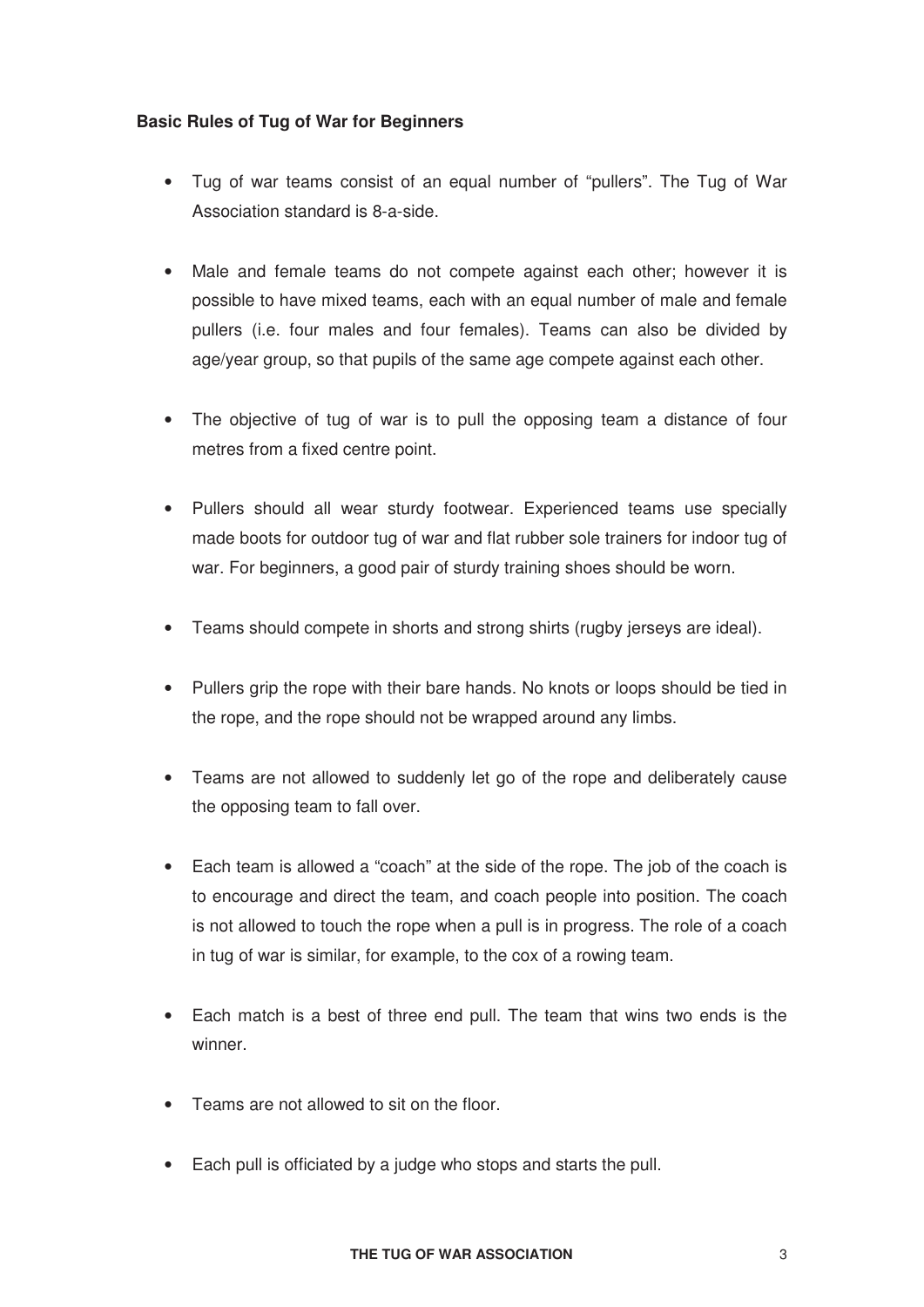# **Suggested Age Groups**

It is suggested that tug of war activities are organised in the following age groups, although such age groups could be varied should the instructor see fit:

- Under 8 years old (year 1-3)
- 8-9 years old (year 4)
- 9-10 years old (year 5)
- $\bullet$  10 11 years old (year 6)
- 11-12 years old (year 7)
- 12-13 years old (year 8)
- 13-15 years old (year 9-10)
- 16-18 years old (year 11-13)

The above age groups are not prescriptive, and competitions could still be held in year groups for the older age groups.

# **Pulling distances**

For standard tug of war competitions, the objective is to pull the opposing team 4 metres from a fixed centre point. Whilst this distance is appropriate for most age groups, such distances could be reduced to cater for younger age groups. Suggested distances are as follows and could be varied should the instructor see fit:

- Under 8 (year  $1-3$ ) 2 metres
- $\bullet$  8-9 (year 4) distance– 2 metres
- $\bullet$  9-10 (year 5) distance–3 metres
- $10 11$  (year 6) distance– 3 metres
- 11-12 (year  $7$ ) distance– 3 metres
- $\bullet$  12-13 (year 8) distance 3 metres
- $\bullet$  13-15 (year 9-10) distance 4 metres
- $\bullet$  16-18 (year 11-13) distance 4 metres

#### **Preparing an area for a tug of war**

Tug of war competitions can take place either indoor or outdoor, so tug of war is an ideal sporting activity to take part in whatever the weather.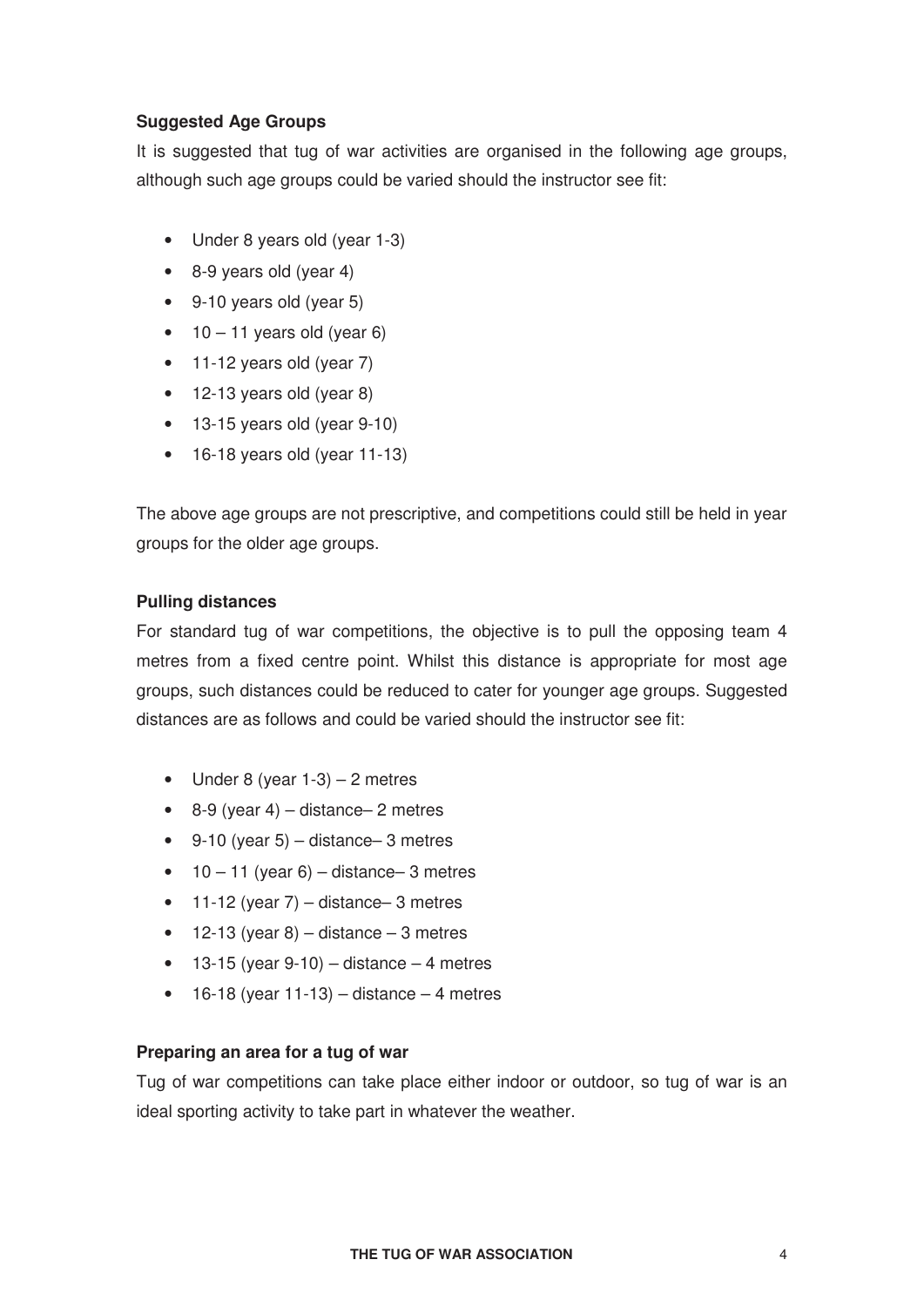#### **Outdoor**

For outdoor tug of war, a flat grass area should be used. The area to be used should be approximately 50 metres in length and 5 metres in width. Such an area could easily be accommodated in a gap between different sports pitches. The area should be clear of any litter, debris, loose stones, etc and free from any other obstruction. Once you can be satisfied that the area is clear, then a centre mark should be placed in the centre of the pulling lane. This could be a painted line or a removable cone/bollard.

#### Indoor

For indoor tug of war, a large sports hall is ideal. Because space tends to be more restrictive indoors, teams will start closer together on the rope. This will be explained further later. Within the sports hall, again, the floor should be clear of any obstructions, and in addition, any water/spillages should be wiped away and dried before tug of war takes place to prevent slippages. Once you are satisfied that an area is clear, then a centre mark can be placed in the middle of the hall. This should be a removable cone/bollard or a line marked on the floor with chalk/coloured tape. If room is limited, then you could pull diagonally across the hall.

Indoor tug of war can take place on the sports hall floor, however tug of war matting could be borrowed for the day from the Tug of War Association, subject to availability.

If there will be spectators (if the event is a sports day) or if there are a number of teams taking turns to pull in a PE lesson, then they should remain in an area out of the way of the pulling area.

# **Ropes and Rope Markings**

A tug of war rope that is approximately 35 metres in length should be used, which can easily accommodate two teams of 8 a side. If you do not have a tug of war rope, a suitable rope can be borrowed from the Tug of War Association.

#### **Outdoor**

The rope should be marked as follows (as shown on the diagram on page 6):

- A red mark in the centre of the rope
- 2 white marks, each 4 metres to the left and right of the centre mark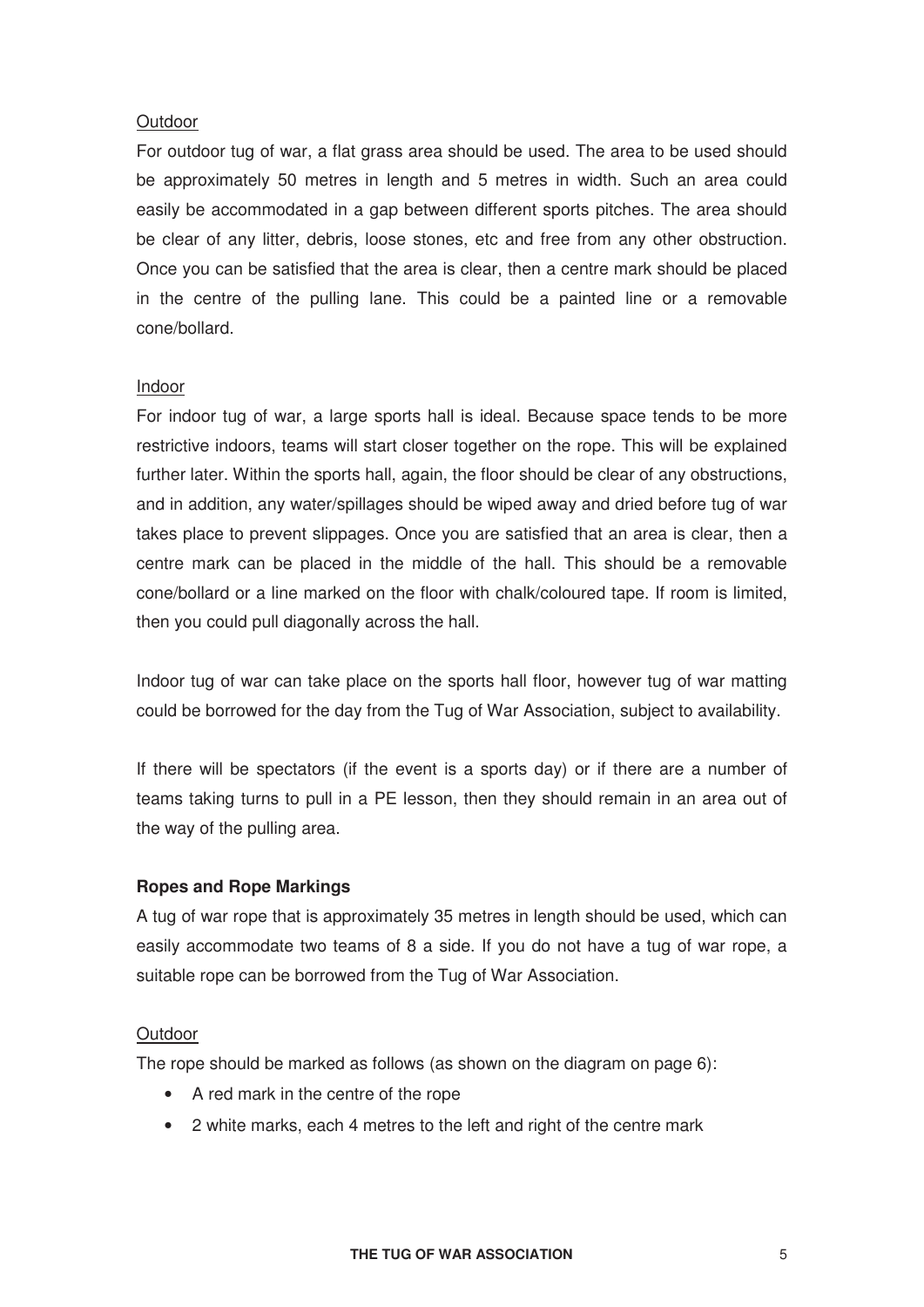• 2 blue marks, each 1 metre from the white marks (i.e. 5 metres from the centre mark – this is where the first puller of each team will start)

The winning team will be the one who pulls the white mark of the opposing team over the centre line. The above distances could be altered to suit different age groups as stated earlier.



#### Indoor

The rope should be marked as follows (as shown on the diagram below):

- A red mark in the centre of the rope
- 2 blue marks, each 2 metres to the left and right of the centre mark (this is where the first puller of each team will start)

The floor should be marked as follows (as shown on the diagram below):

- A red centre mark (either removable cone/bollard, or a line drawn with chalk/coloured tape
- Two marks 4 metres either side of the centre mark

The winning team will be the one who pulls the red centre mark over the 4 metre mark on their side of the pulling area. Again, this distance could be altered to suit different age groups as stated earlier.

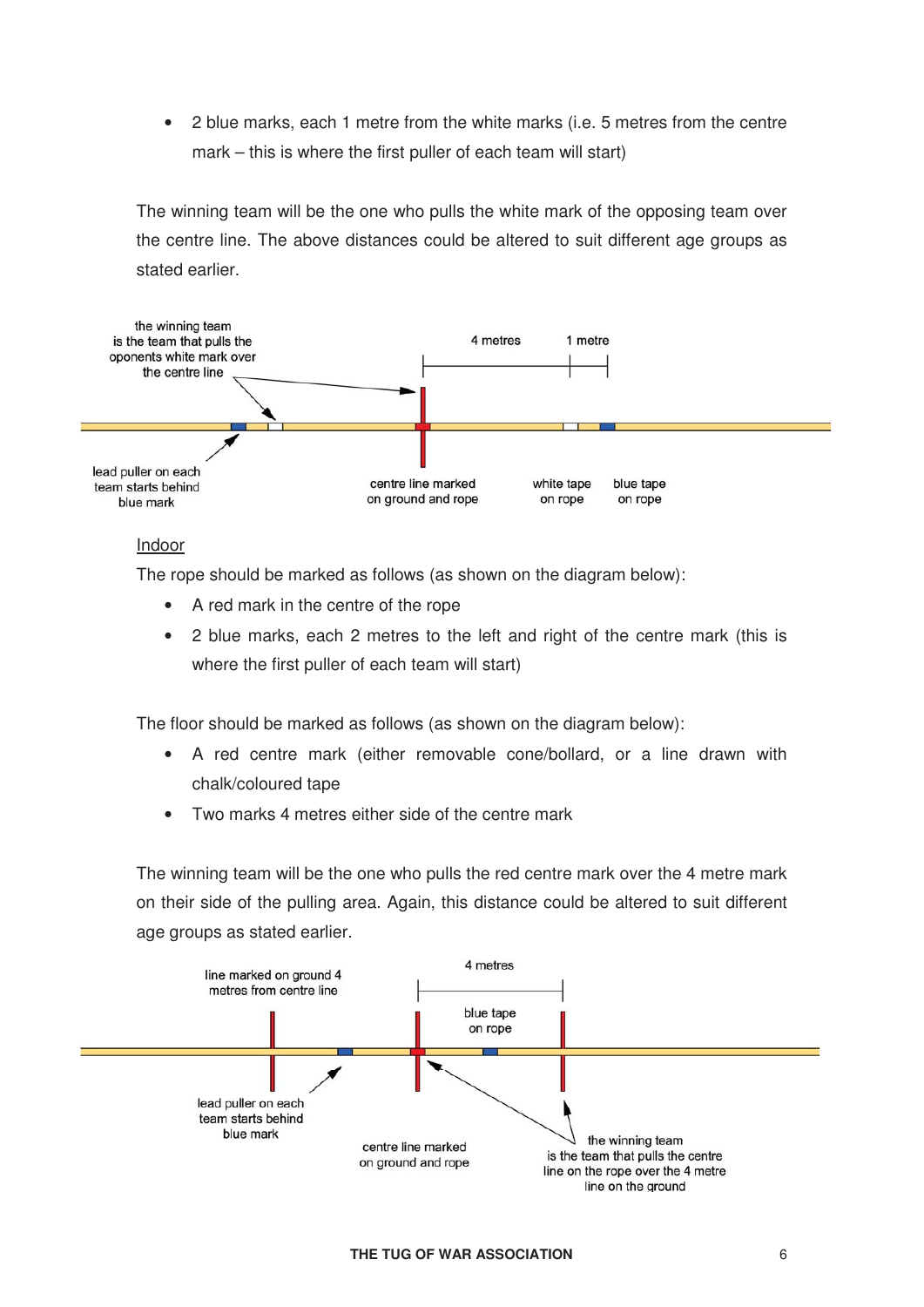# **Taking Part**

Once pulling area is considered to be suitable for use, you are now ready to start. Students should be supervised by the appropriate number of adults at all times. Participants should be appropriately dressed in the following attire:

- A jersey made of strong material (i.e. a rugby jersey)
- Shorts
- Sports socks
- Sturdy training shoes

# **Warm Up/Warm Down**

All participants should take part in warm up exercises to include a short jog/run, as well as stretching exercises for the legs, back, arms, shoulders. Once participants have warmed up, they will be ready to pull. Once the competition has finished, participants should warm down, again with a jog and some stretches.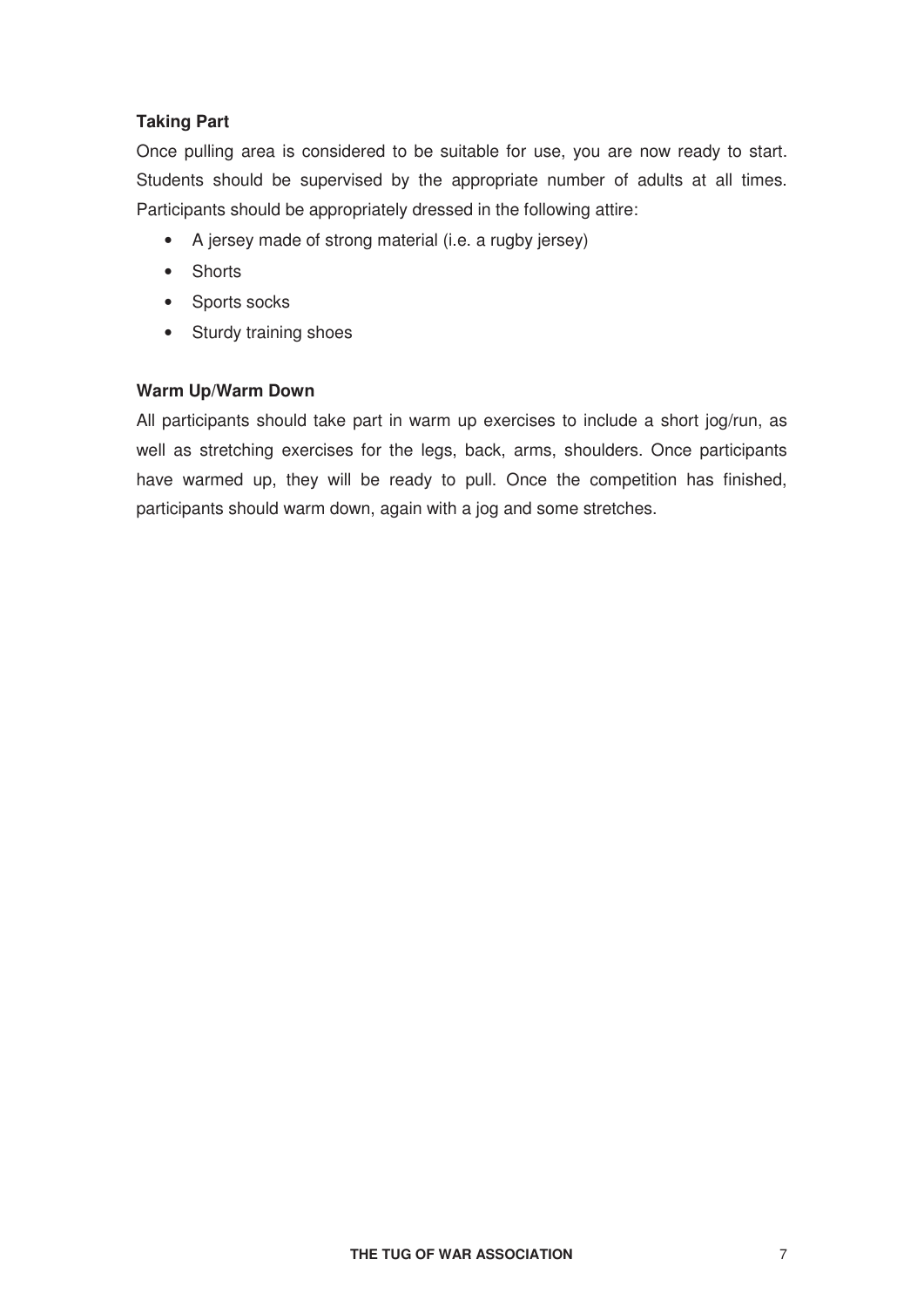#### **Rope Pulling - Start Position**



The first puller should start behind the blue mark on the rope. The 7 remaining pullers on the team should each line up behind the lead puller, leaving a gap of a little more than arms length from the person in front.

The end puller is known as the "anchor man". For experienced teams, the anchor usually has the rope pass round their waist (on the right hand side), run diagonally across their back up to their left shoulder. The rope then runs over the left shoulder and under the left arm pit with the remaining rope



running fee to the side, but not behind the anchor (see photo above for anchor position). For younger age groups, this is not recommended, and the "anchor" of each team should just pull the rope with their hands. For older age groups, the anchor could pass the rope around the back and over the shoulder as described, however additional protection is recommended (e.g. by wearing additional t-shirts/padding underneath the rugby jersey)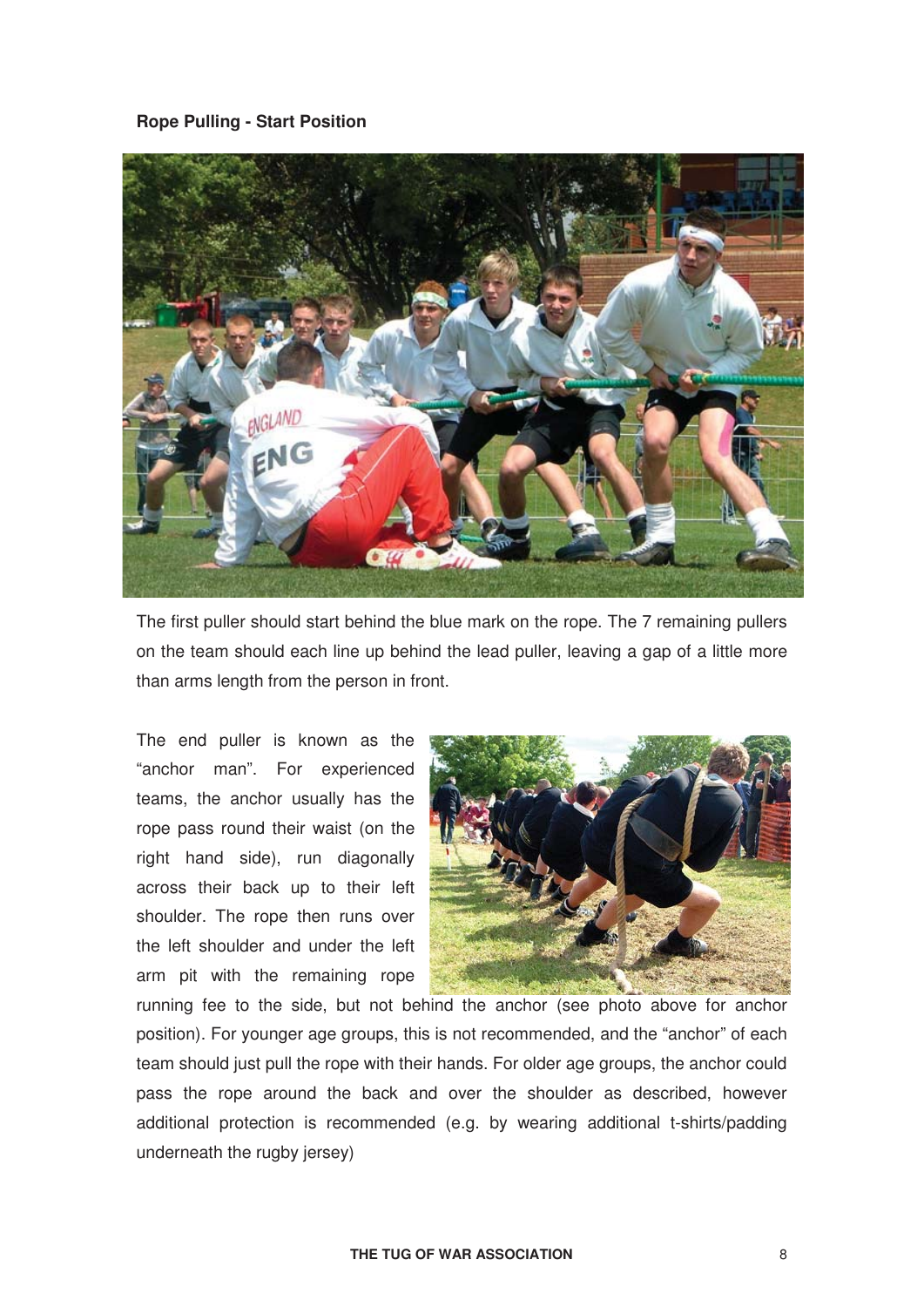# **Starting and Finishing a Pull**

Once the two opposing teams are lined up in position on the rope and all checks are made to make sure no-one has wrapped the rope around their hands/arms, and the anchor man is ready, you may start.

The judge in the centre who will control the pull should issue the following commands:

• "Team are you ready" – this command is issued to the coach of each team who will confirm or signal to the judge that their team is ready.



**TEAM ARE YOU READY** 

- Once both teams have confirmed that they are ready, the judge will shout "pick up the rope" – Both teams pick up the rope. The judge here should be pointing both hands to the centre.
- "Take the strain" Both teams should lean back slightly (but not pull the rope) to make the rope taught. Here the judge should ensure the centre mark of the rope is level with the centre mark on the ground. The judge here should have both hands in the air If the rope is in the centre, the judge will then say….



PICK UP THE ROPE

**TAKE THE STRAIN** 

• "Steady" – teams should be ready, and the judge to make a quick final check that the rope is still in the centre. The judge will still have both hands in the air at this point.

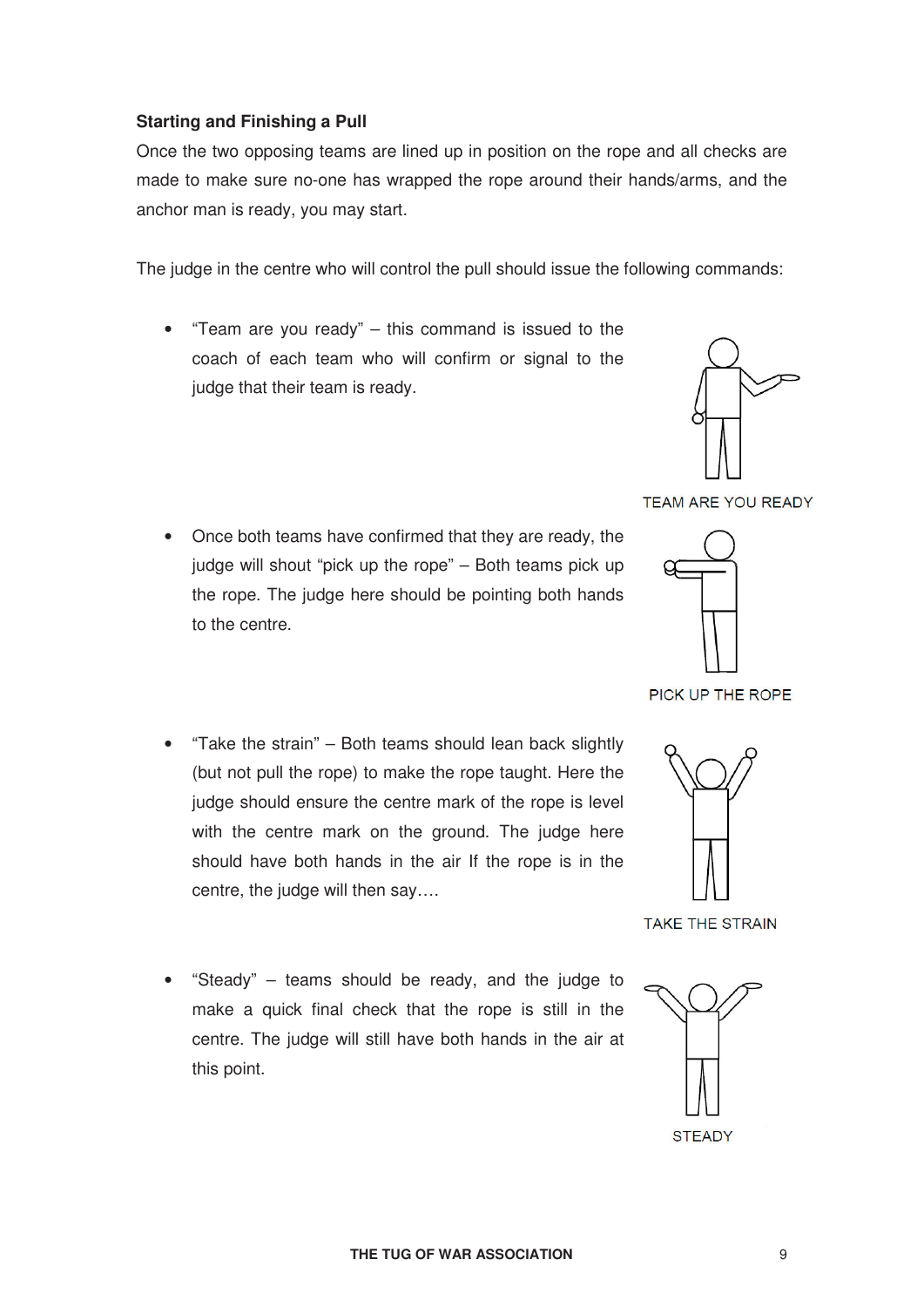opposing team wins the second end, then a match will go to a third end. In the event of a tie, the coach of each team will go to the judge who will toss a coin for the choice

followed again for the next end. **CHANGE ENDS** 

For indoor tug of war, the judge should follow the centre mark to the 4 metre mark made either side of the centre mark on the ground. When the centre mark passes one of the 4 metre marks on the ground, the judge should blow their whistle and signal their arm in the direction of the winning team.

Tug of War matches between two teams are carried out on the basis of the best of three ends. After the first end, teams will change ends for the second pull. If the winning team from the first pull, wins the second end, then they win the match. If the

of the third end. The winner of the toss will then get to choose which end to pull on. A

third end is then pulled to decide the winner.

# **Winning a Match**

winning team.

During the pull, the judge should observe both teams to make sure they don't sit on the floor or commit other infringements.

When it appears that one team is taking the other, the judge should also begin to observe the rope markings. For outdoor tug of war, the judge should look out for the white marking next to each team – when this passes the centre line, the judge should blow their whistle and signal their arm in the direction of the

A contest between two teams is usually performed as a best of three ends contest. When the first end is completed, teams are usually allowed a short rest (1-2 minutes). Once the teams have been given a short rest, the judge should then instruct the teams to change ends. The procedures outlined above should then be





**INDICATING WINNER** 



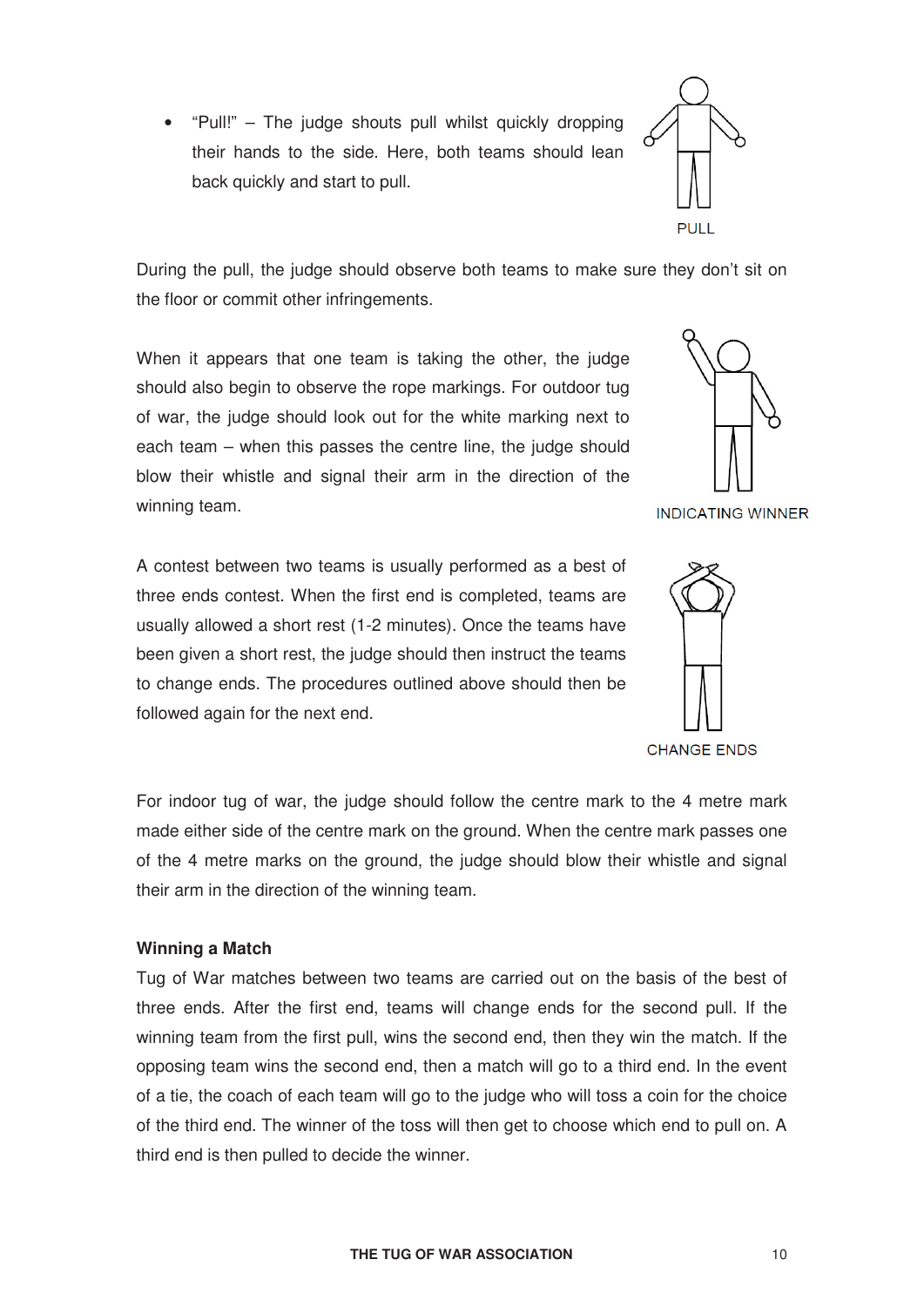At the completion of a match, teams are expected to walk in a line down the rope and shake hands as a gesture of sportsmanship.

# **Pulling Technique**

- Grip Pullers should grip the rope with their bare hands.
- Pullers should aim to hold the rope around waist level through their centre of gravity.



- Pullers should aim to pull with a 40-45 degree body angle to the ground, pulling with the shoulders back and getting as much leverage as possible through using their body angle (as demonstrated in the photo above).
- Pullers should aim to keep the upper body still whilst forcing short strong steps back using strength in the legs to try and move the opposing team - keeping the body straight and forcing the rope back using strength in the legs (the strongest muscle in the body) will reduce any strain on the lower back.

# **Competition Formats**

Competitions can be run either as a league or on a knock-out basis.

# League

For a league, all teams compete against each other with the team with the most points at the end being the winner. Points are awarded as follows: